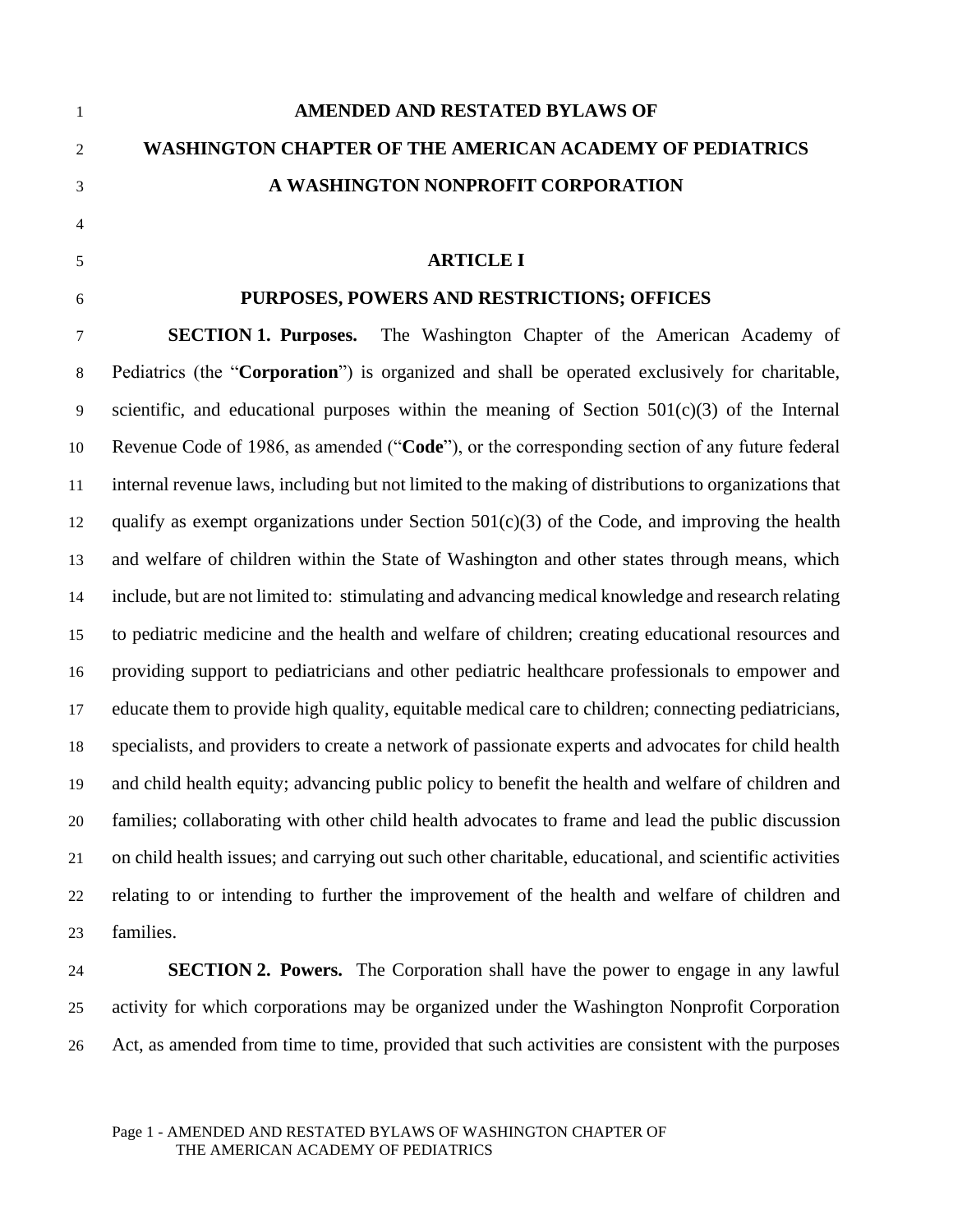of the Corporation set forth in Section 1 of this Article I and the restrictions and limitations on the Corporation set forth in the Articles of Incorporation and Section 3 of this Article I.

- 
- 

# **SECTION 3. Restrictions.**

 **a) Nonprofit Status.** The Corporation is not organized for profit and no part of the net earnings of the Corporation shall inure to the benefit of, or be distributable to its members, trustees, officers, or other private persons, except that the Corporation shall be authorized and empowered to pay reasonable compensation for services rendered and to make payments and distributions in furtherance of the purposes of the Corporation.

 **b) Prohibited Activities.** No substantial part of the activities of the Corporation shall be the carrying on of propaganda, or otherwise attempting to influence legislation, and the Corporation shall not participate in, or intervene in (including the publishing or distribution of statements) any political campaign on behalf of or in opposition to any candidate for public office. Notwithstanding any other provision of these Bylaws, the Corporation shall not carry on any other activities not permitted to be carried on: (a) by a corporation exempt from federal income tax under Section 501(c)(3) of the Code, or the corresponding section of any future federal internal revenue laws; or (b) by a corporation, contributions to which are deductible under Section 170(c)(2) of the Code, or the corresponding section of any future federal internal revenue laws. The Corporation shall not have objectives or engage in activities that characterize it as an "action" organization within the meaning of the Code.

 **c) Distribution of Assets on Dissolution.** Upon the dissolution of the Corporation, surplus assets in excess of amounts necessary to satisfy the obligations of the Corporation shall be distributed to one or more other not-for-profit organizations qualifying as exempt from federal income tax under Section 501(c)(3) of the Code (or the corresponding section of any future federal internal revenue laws), which organizations: (a) are engaged in charitable, scientific, or educational activities similar to the Corporation's tax-exempt activities; and (b) shall use such assets for charitable, scientific, and educational purposes within the meaning of Section 501(c)(3)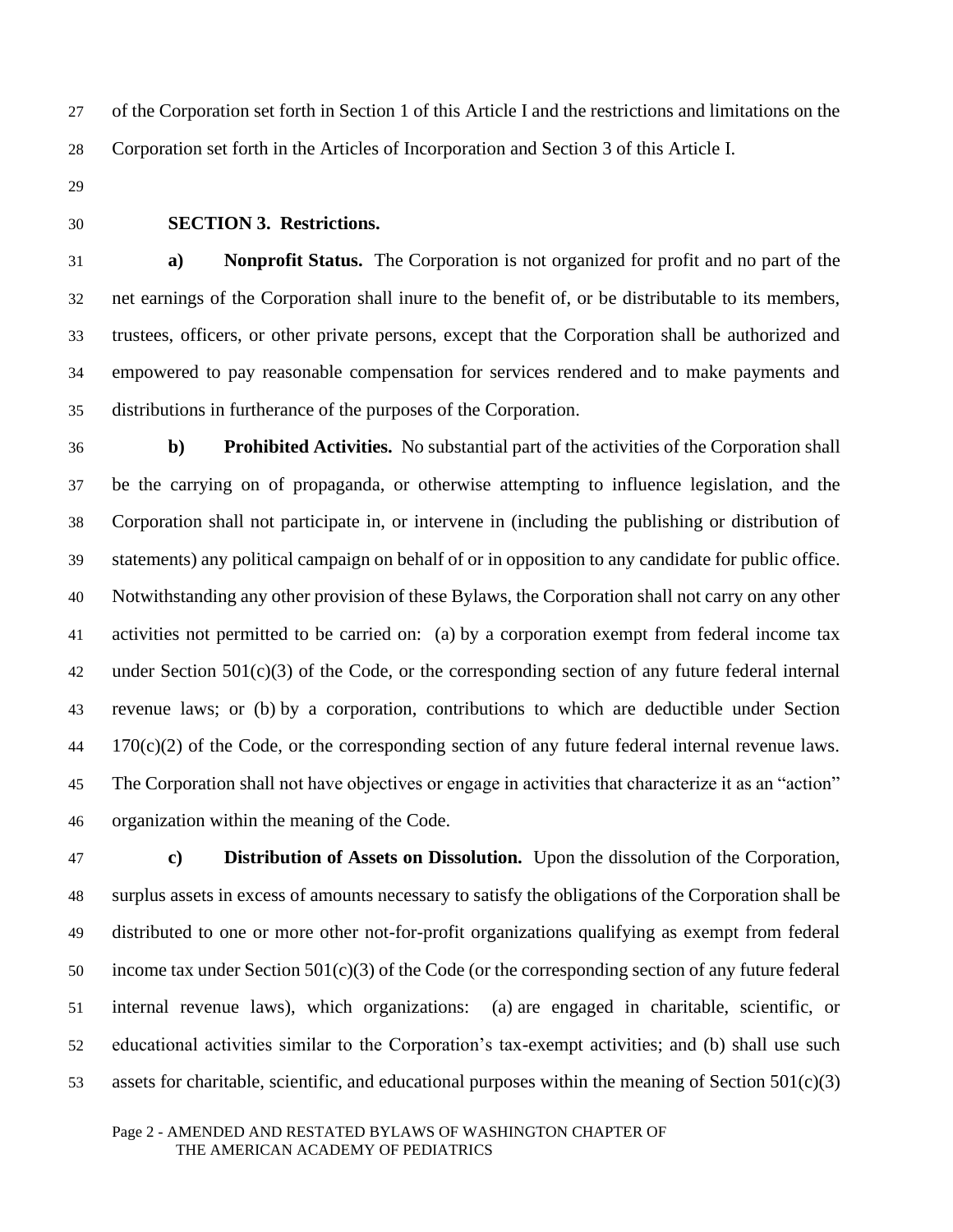of the Code (or the corresponding section of any future federal internal revenue laws). Any such assets not so disposed of shall be disposed of by the Superior Court of King County, Washington, exclusively for such purposes or to such organization or organizations, as that court shall determine that are organized and operated exclusively for such purposes

 **SECTION 4. Registered Office and Registered Agent.** The principal office of the Corporation in the State of Washington shall be located at its principal place of business. The Corporation may have such other offices, either within or without the State of Washington, as the Board of Trustees may determine or as the affairs of the Corporation may require from time to time. The Corporation shall have and continuously maintain in the State of Washington, a registered office and a registered agent whose office is identical with such registered office, as required by the Washington Nonprofit Corporation Act. The registered office may be, but need not be, identical with the principal office in the State of Washington, and the address of the registered office may be changed from time to time by the Board of Trustees.

# **ARTICLE II**

#### **MEMBERS**

 **SECTION 1. Classes of Members.** The Corporation shall have the following classes of members. New classes may be created from time to time by a majority vote of the Board of Trustees. All members shall have the right to vote on all questions and to hold any office except as stated in the description of the class. The designation of such classes and the qualifications and rights of the members of such classes shall be as follows:

 a) Fellow Members: Fellows and Specialty Fellows of the American Academy of Pediatrics ("**AAP**").

76 b) Active Members: Any pediatrician or pediatric subspecialist practicing pediatrics or a 77 pediatric subspecialty, not a Fellow or Specialty Fellow of the American Academy of Pediatrics but including Candidate Fellows of the Academy. They shall have the right to hold any office within the Chapter except that of President or Vice President.

#### Page 3 - AMENDED AND RESTATED BYLAWS OF WASHINGTON CHAPTER OF THE AMERICAN ACADEMY OF PEDIATRICS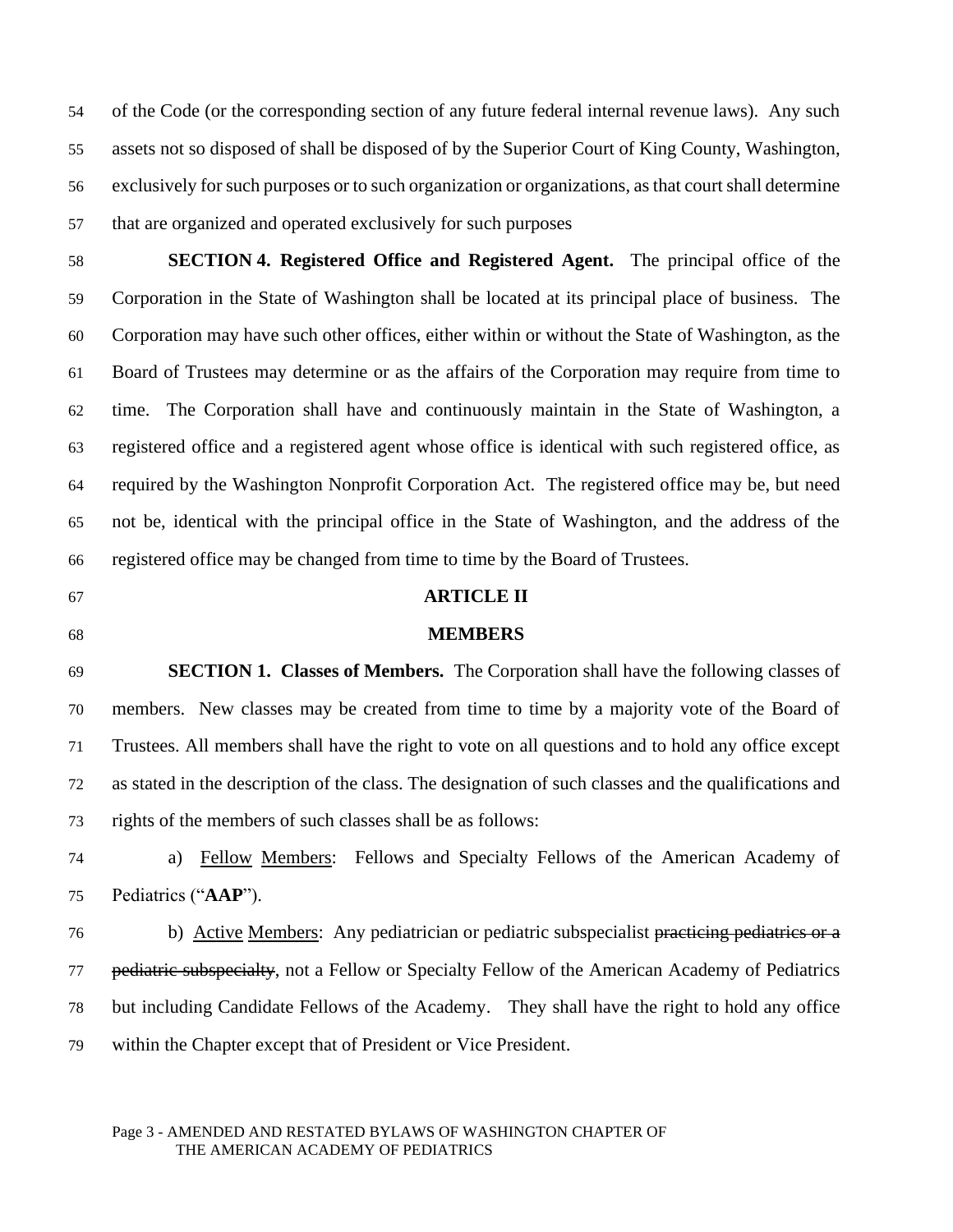c) Allied Health Members: Other medical professionals caring for pediatric patients. They may serve as a chair or member of any committee or in an appointed non-voting, advisory role on the Board of Trustees (in accordance with Article IV, Section 11), but may not hold an elected position or have the right to vote.

 d) Affiliate Members: Other individuals, who are interested in the promotion of child health. They may serve as chair or member of any committee or in an appointed non-voting, advisory role on the Board of Trustees (in accordance with Article IV, Section 11), but shall not have the right to vote or hold office.

88 e) Academic Fellows: Physicians who are currently participating in an approved Pediatric Fellowship Training Program in the State of Washington. They may hold any office within the Chapter except President or Vice President.

 f) Resident Fellows: Physicians who are enrolled in an approved Pediatrics Residency Program in Washington State may serve as members of committees but shall not have the right to vote or hold office.

 h) Honorary Members: Any distinguished person who has rendered outstanding contribution to pediatrics in the State of Washington. They shall not have the right to vote or hold office.

 i) Emeritus Members: Any member who has retired from active practice after being a member twenty (20) years or is an Emeritus member of the AAP residing in Washington State. They shall have the right to vote but not hold office.

 **SECTION 2. Termination of Membership.** The Board of Trustees reserves the right to terminate membership with and without cause. Such members shall be notified by the President via a written notice that sets forth in general terms the cause for concern. The member will be given ample opportunity for defense, including an opportunity to appear in person and be heard by the Board of Trustees, with representation by legal counsel if the member so desires. A two-thirds (2/3) vote of the serving Board of Trustees is required to terminate a person's membership.

Page 4 - AMENDED AND RESTATED BYLAWS OF WASHINGTON CHAPTER OF THE AMERICAN ACADEMY OF PEDIATRICS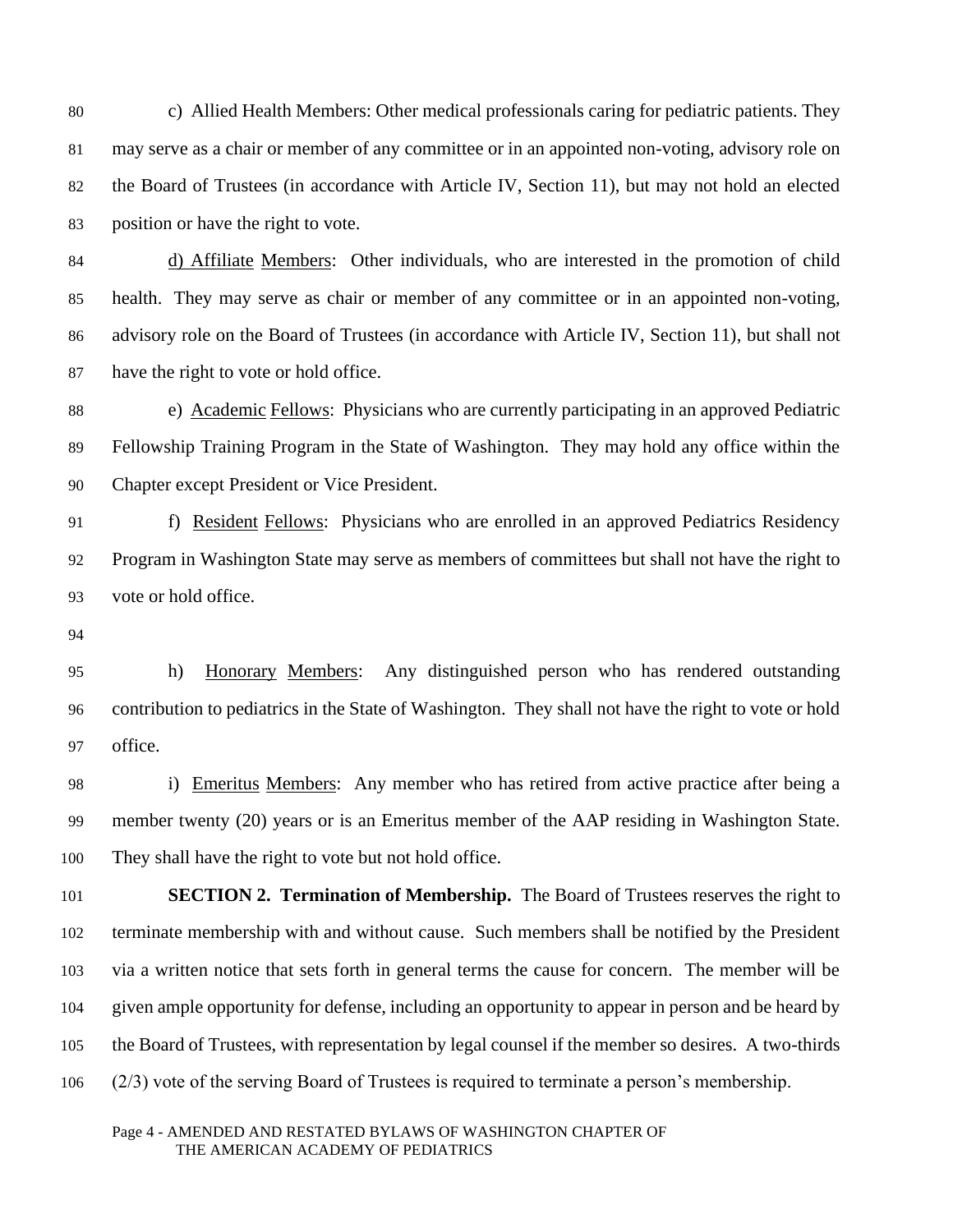| 107 | <b>SECTION 3. Resignation.</b> Any member may resign by filing a written resignation with               |
|-----|---------------------------------------------------------------------------------------------------------|
| 108 | the Secretary but such resignation shall not relieve the member so resigning of the obligation to       |
| 109 | pay dues, assessments or other charges theretofore accrued and unpaid.                                  |
| 110 | <b>SECTION 4. Reinstatement.</b> Upon written request signed by a former member and filed               |
| 111 | with the Secretary, the Board of Trustees may by majority vote reinstate such former member to          |
| 112 | membership upon such terms as the Board of Trustees may deem appropriate.                               |
| 113 | <b>SECTION 5. Transfer of Membership.</b> Membership in this Corporation is not                         |
| 114 | transferable or assignable.                                                                             |
| 115 | <b>ARTICLE III</b>                                                                                      |
| 116 | <b>MEETINGS OF MEMBERS</b>                                                                              |
| 117 | <b>SECTION 1. Official Meetings.</b> Dates of official meetings shall be set by the Board of            |
| 118 | Trustees. The purpose of these meetings will be specified on an individual basis.                       |
| 119 | <b>SECTION 2. Special Meetings.</b> Special meetings of the members may be called by the                |
| 120 | call of the President, the Board of Trustees, or by written request signed by ten (10) voting           |
| 121 | members.                                                                                                |
| 122 | <b>SECTION 3. Place of Meeting.</b> The Board of Trustees may designate any place, either               |
| 123 | within or without the State of Washington, as the place of meeting for any official meeting or for      |
| 124 | any special meeting called by the President or Board of Trustees.                                       |
| 125 | <b>SECTION 4. Notice of Meetings.</b> Notice of meetings stating the place, day and hour of             |
| 126 | any meeting of members shall be delivered, to each member entitled to vote at such meeting, not         |
| 127 | less than ten (10) days in advance of the date of such meeting nor more than fifty (50) days before     |
| 128 | the date of such meeting, by or at the direction of the President, or the Secretary. In case of a       |
| 129 | special meeting or when required by statute or by these Bylaws, the purpose or purposes for which       |
| 130 | the meeting is called shall be stated in the notice. If mailed, the notice of a meeting shall be deemed |
| 131 | to be delivered when deposited in the United States mail, addressed to the member at his or her         |
| 132 | address as it appears on the records of the Corporation, with postage thereon prepaid.                  |
|     |                                                                                                         |

#### Page 5 - AMENDED AND RESTATED BYLAWS OF WASHINGTON CHAPTER OF THE AMERICAN ACADEMY OF PEDIATRICS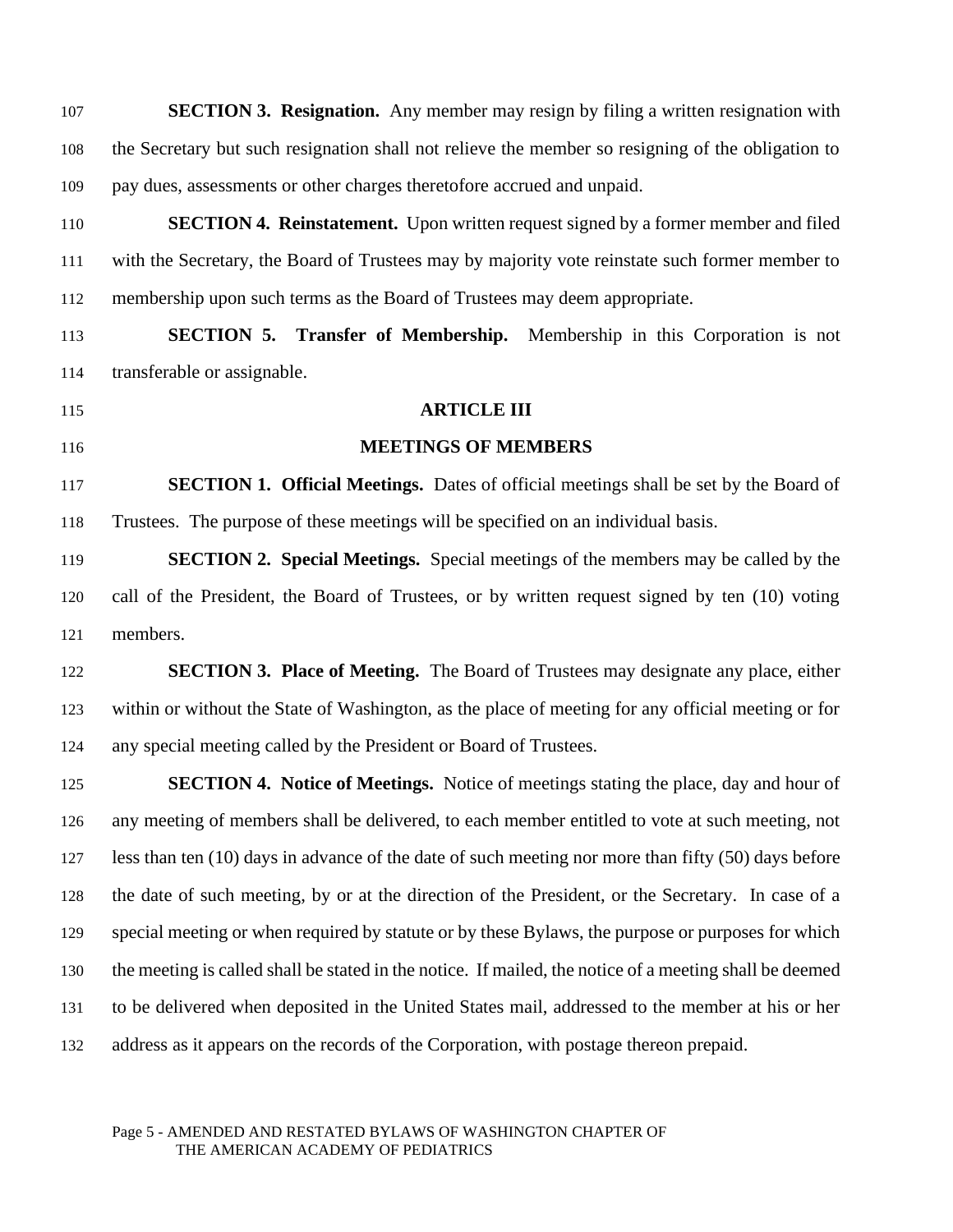**SECTION 5. Informal Action by Members.** Any action required by law to be taken at a meeting of the members, or any action which may be taken at a meeting of members may be taken without a meeting if a consent in writing, setting forth the action so taken, shall be signed by all the members entitled to vote with respect to the subject matter thereof.

 **SECTION 6. Quorum.** A quorum for a meeting of members shall consist of 10% of the eligible voting members. If a quorum is not present at any meeting of members, a majority of the members present may adjourn the meeting from time to time without further notice.

 **SECTION 7. Proxies.** At any meeting of members, a member entitled to vote may vote by proxy executed in writing by the member or by his or her duly authorized attorney in fact. No proxy shall be valid after eleven (11) months from the date of its execution, unless otherwise provided in the proxy.

 **SECTION 8. Voting.** A member may vote in person, by mail, by electronic transmission or by proxy in the form of a record executed by the member. An election may be conducted by electronic ballot or similar means, as the Board of Trustees shall determine. Where Trustees or 147 Officers are to be elected by members or any class or classes of members, such election may be conducted in such manner as the Board of Trustees shall determine.

 **SECTION 9. Conduct of Meetings.** All meetings of the members shall be conducted in accordance with the revised Robert's Rules of Order.

# **ARTICLE IV**

# **BOARD OF TRUSTEES**

 **SECTION 1. Name; General Powers.** The affairs of the Corporation shall be managed by the Board of Trustees, which, pursuant to Article 4 of the Articles of Incorporation, shall be the alternative name by which the Corporation's Board of Directors shall be known, and, similarly, the members of the Board of Trustees shall be known as Trustees. All members of the Board of Trustees shall be members of the Corporation in good standing.

 **SECTION 2. Composition, Election and Tenure.** The Board of Trustees shall consist of the President, Immediate Past President, Vice President, Secretary, Treasurer; a specified

Page 6 - AMENDED AND RESTATED BYLAWS OF WASHINGTON CHAPTER OF THE AMERICAN ACADEMY OF PEDIATRICS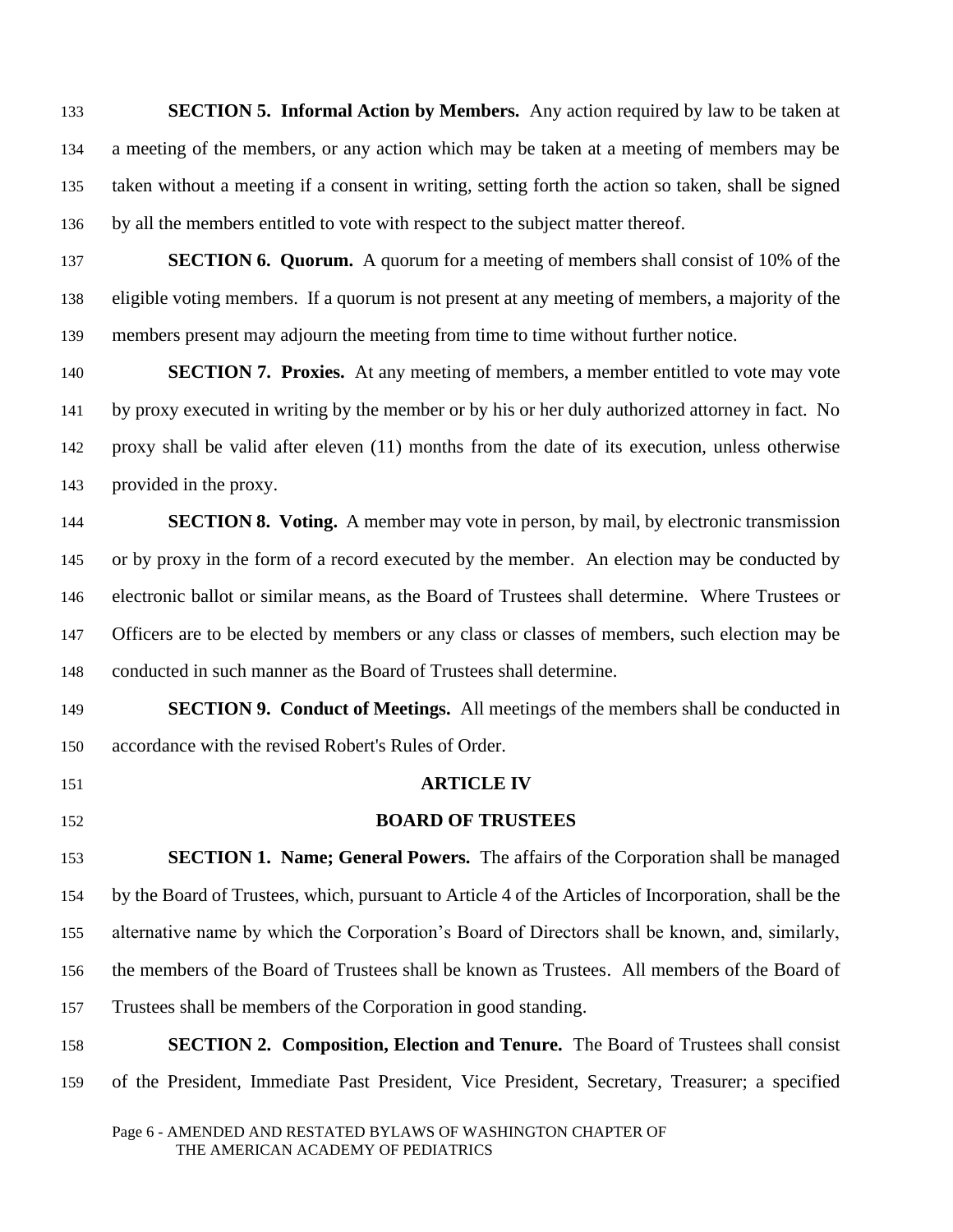number of Trustees (as determined by the Board of Trustees) elected in a manner intended to geographically represent Washington State, and a specified number of additional "at large" Trustees as determined by the Board of Trustees. The number of Trustees shall be no fewer than six (6) and no more than twenty (20). The Immediate Past President shall serve for a term of two (2) years on the Board of Trustees. The members shall elect all Trustees and Officers, as provided 165 in Section 2 of Article V. Each member of the Board of Trustees shall hold office until June  $30<sup>th</sup>$  of the year their term expires, or until their successor shall have been elected and qualified. The Board of Trustees may, by a majority vote, increase or decrease the number of the members of its Board of Trustees, provided, no decrease in number of members shall result in the early termination of the term of office of an existing Trustee.

 **SECTION 3. Regular Meetings.** The Board of Trustees may designate, by resolution the time and place, either within or without the State of Washington, for the holding of regular meetings of the committee without other notice than such designation. In addition, Trustees may participate in a meeting of the Board of Trustees by means of a conference telephone or similar communications equipment by means of which all persons participating in the meeting can hear each other at the same time, and participation by such means shall constitute presence in person at a meeting. Written minutes of the meeting must be approved by a majority of the Trustees.

 **SECTION 4. Special Meetings.** Special meetings of the Board of Trustees may be called by or at the request of the President or any two Officers or Trustees. The person or persons authorized to call special meetings of the Board of Trustees may fix any place, either within or without the State of Washington, as the place of holding any special meeting of the Board of Trustees called by them. Special meetings of the Board of Trustees may be held by means of a conference telephone or similar communications equipment by means of which all persons participating in the meeting can hear each other at the same time. Written minutes of the meeting must be approved by a majority of the Trustees.

 **SECTION 5. Notice.** Notice of any special meeting of the Board of Trustees shall be given at least two (2) days before the meeting. Any Board of Trustees member may waive notice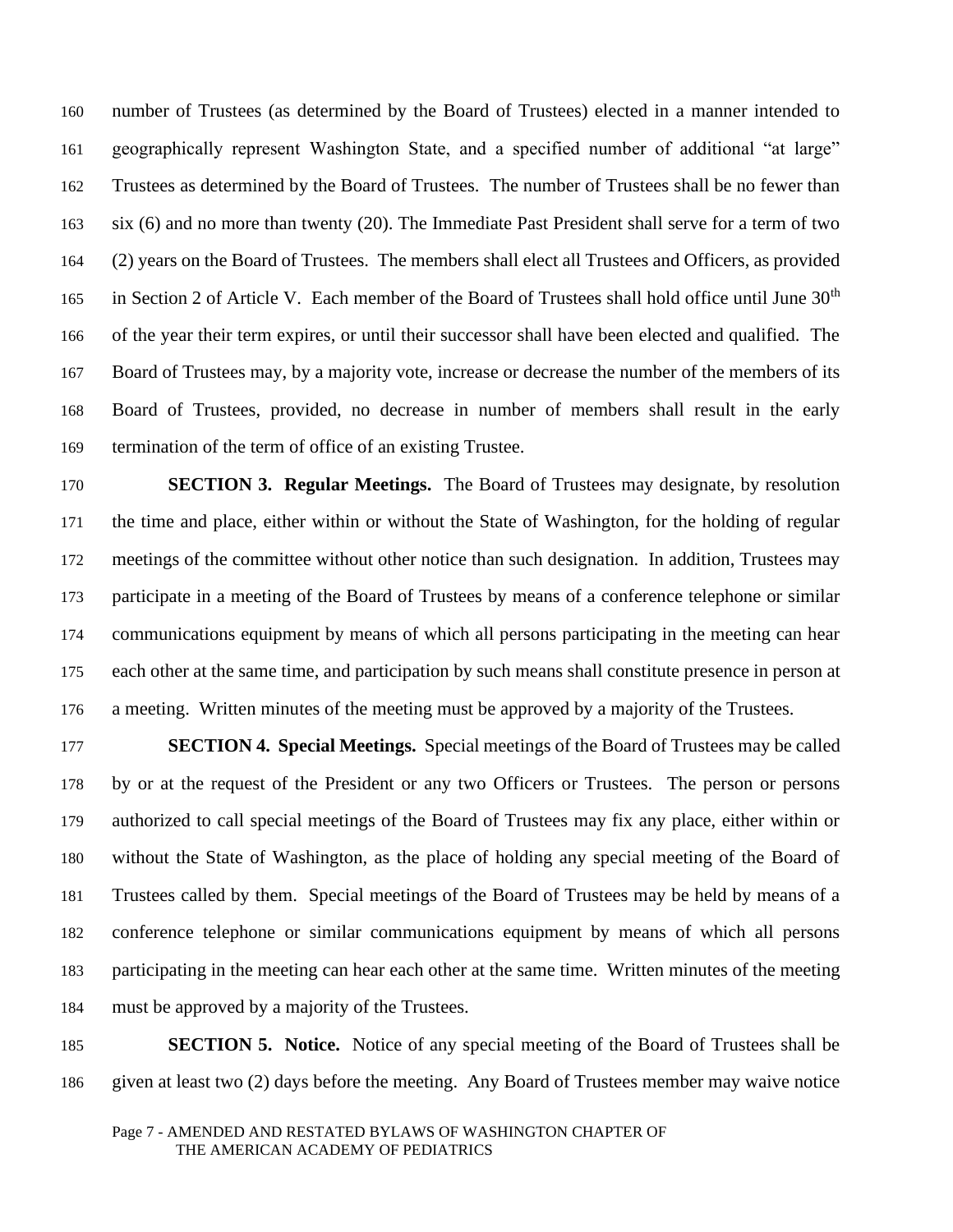of any meeting. The attendance of a Trustee at a meeting shall constitute a waiver of notice of such meeting, except where a Trustee attends a meeting for the express purpose of objecting to the transaction of any business because the meeting is not lawfully called or convened. Neither the business to be transacted at, nor the purpose of, any regular or special meeting of the Board of Trustees need be specified in the notice or waiver of notice of such meeting, unless specifically required by law or by these Bylaws.

 **SECTION 6. Quorum.** A majority of the Board of Trustees shall be necessary to constitute a quorum for the transaction of business at any meeting of the Board of Trustees; but if less than a majority of the Board of Trustees is present at a meeting, the majority of the Board of Trustees members present may adjourn the meeting from time to time without further notice.

 **SECTION 7. Manner of Acting.** The act of the majority of the Board of Trustees members present at a meeting at which a quorum is present shall be the act of the Board of Trustees unless the act of a greater number is required by law or by these Bylaws.

 **SECTION 8. Vacancies.** Any vacancy occurring in the Board of Trustees and any Trusteeship to be filled by reason of an increase in the number of Trustees, shall be filled by the Board of Trustees; provided that any vacancy in the position of President shall be automatically filled by the succession of the Vice President to that position and he or she shall hold that position for the remainder of that term as well as the following term. An appointed Vice President shall stand for reelection at the next election. Any Trustee appointed to fill a vacancy shall be appointed for the remainder of the unexpired term of his or her predecessor in office. If the Immediate Past President is unable to fill his or her term on the Board of Trustees, the position will remain unfilled.

 **SECTION 9. Compensation.** The Board of Trustees shall not receive any stated salary or compensation for their services but by resolution of the Board of Trustees, a fixed sum in expenses of attendance, if any, may be allowed for attendance at each regular or special meeting of the Board of Trustees; but nothing herein contained shall be construed to preclude any Board of Trustees member from serving the Corporation in any other capacity and receiving compensation for such service.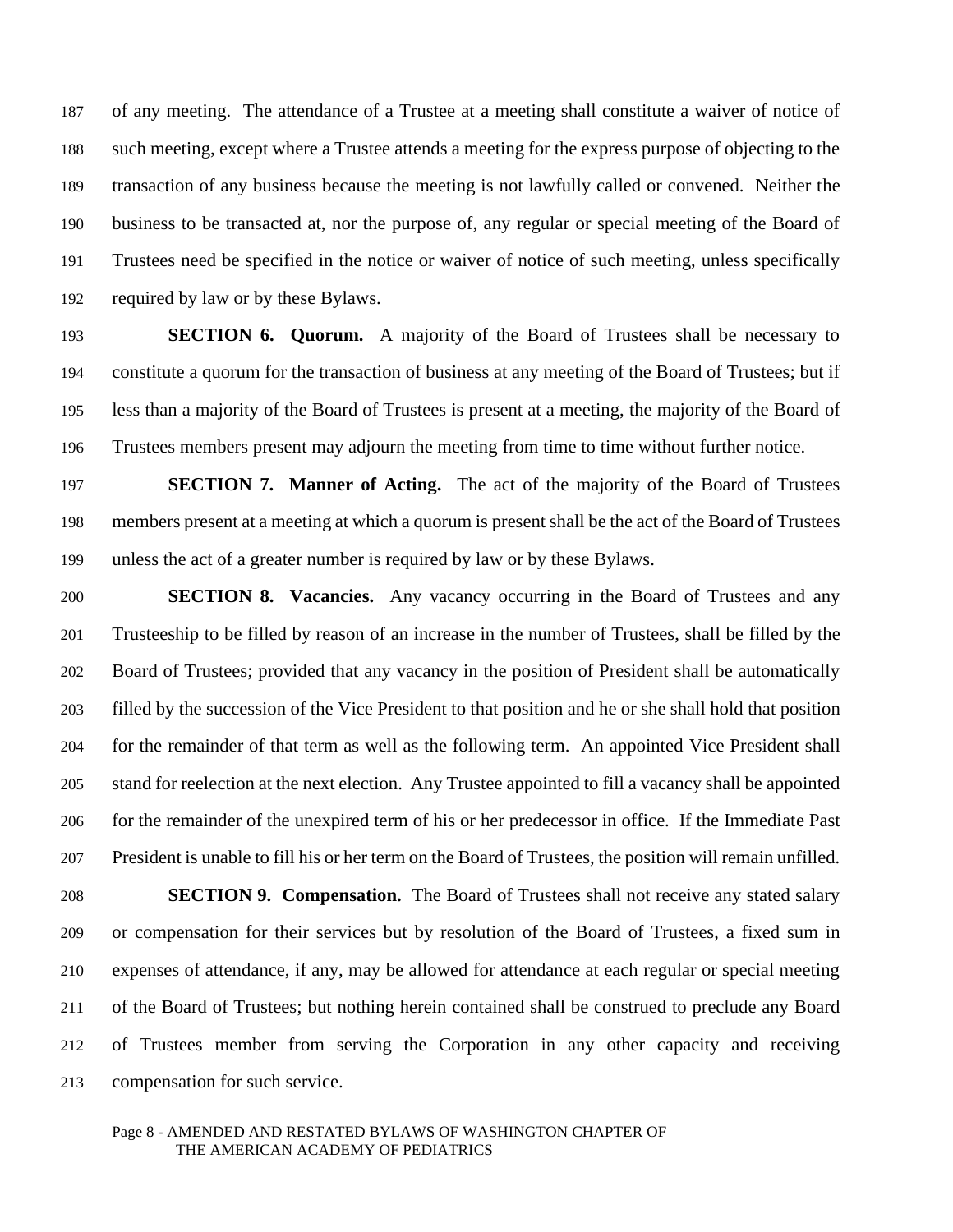**SECTION 10. Informal Action by Board of Trustees Members.** Any action required by law to be taken at a meeting of Board of Trustees or any action which may be taken at a meeting of Board of Trustees may be taken without a meeting if a consent in writing, setting forth the action so taken, shall be signed by all of the Board of Trustees.

 **SECTION 11. Non-voting Members of the Board of Trustees.** The Board of Trustees may appoint non-voting, advisory members to regularly attend board meetings, advise the organization, and consult on all chapter matters. Non-voting members of the Board of Trustees will be appointed at the Board's convenience and serve terms as determined by the Board.

# **ARTICLE V**

# **OFFICERS**

 **SECTION 1. Officers.** The officers of the Corporation ("**Officers**") shall be a President, a Vice President, the Immediate Past President, a Secretary, a Treasurer, and an Executive Director. The President and Vice President shall be Fellows or Specialty Fellows of the American Academy of Pediatrics. The Board of Trustees may elect or appoint such other Officers, as it deems desirable, who shall have the authority to perform such duties prescribed, from time to time, by the Board of Trustees. All Officers other than the Executive Director shall be members of the Corporation in good standing.

 **SECTION 2. Election and Term of Office.** All Officers other than the Executive Director, and all Trustees, shall be elected by the members every two (2) years and serve a two (2)-year term. The Nominating Committee shall, with the consent and approval of the Board of Trustees, prepare a slate of candidates for each vacant office and Trusteeship, as provided in Section 2 of Article VI.

 The Vice President shall be elected every two (2) years and shall serve a two (2)-year term. On the expiration of said term or the earlier vacancy of the position of President, the Vice President shall automatically succeed to the position of President. In the case of a vacancy of the position of President, the Vice President shall serve for the remainder of the prior President's unexpired term and then shall serve an additional two (2)-year term.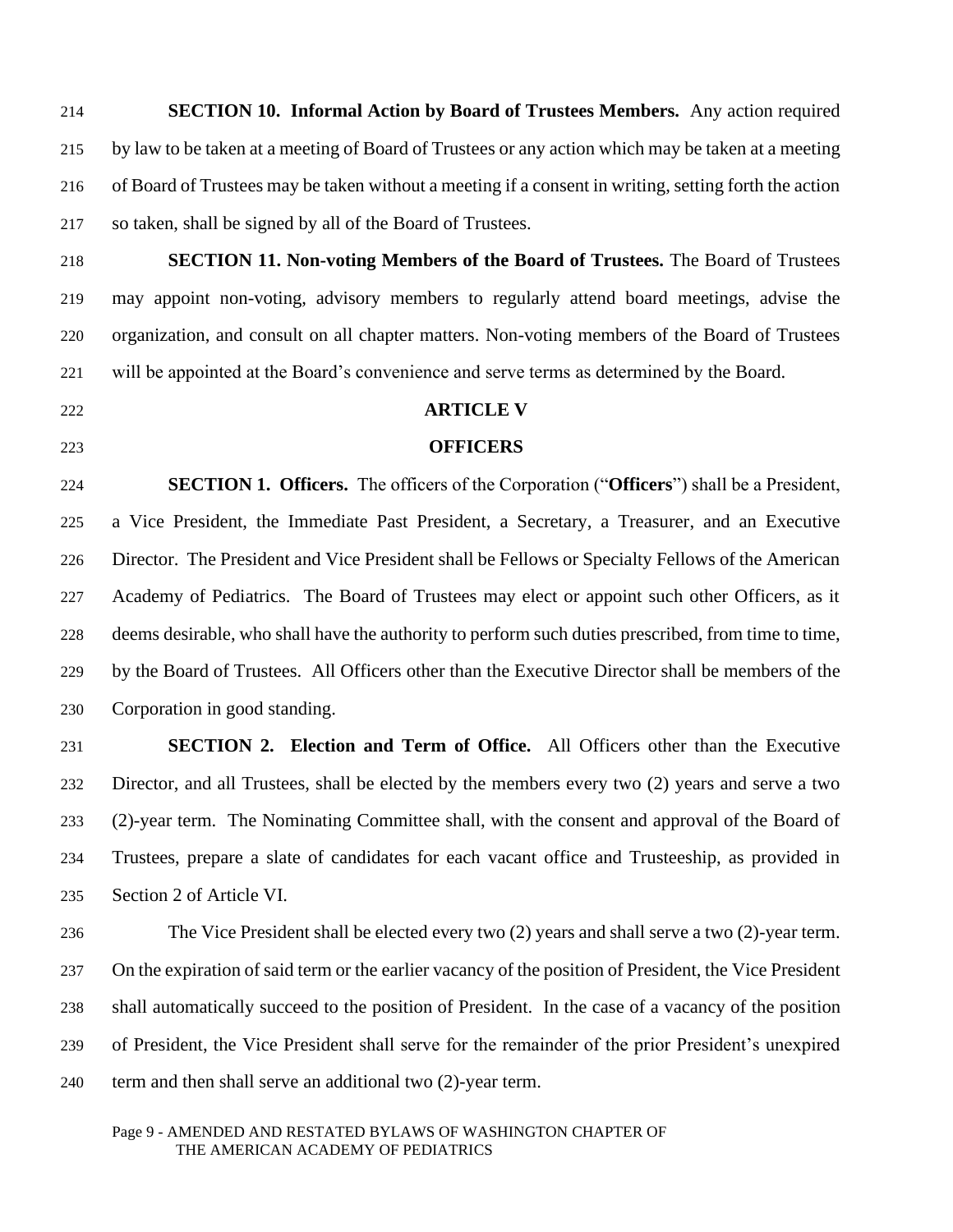The remaining Officers of the Corporation shall be elected every two (2) years and, unless otherwise specified on the election ballot, shall serve for a term of two (2) years. New offices may be created and filled at any meeting of the Board of Trustees. Each Officer shall hold office until his or her successor shall have been duly elected and shall have qualified.

 Only the Secretary, Treasurer and Trustees may be re-elected to successive terms in the same office. However, no individual may be elected to more than six (6) successive years (i.e., 247 three terms) in any one office.

 **SECTION 3. Removal.** Any Officer may be removed by the Board of Trustees when, in its judgment, the best interests of the Corporation would be served thereby, but such removal shall be without prejudice to the contract rights, if any, of the Officer so removed.

 **SECTION 4. Vacancies.** A vacancy in any office other than President, Vice President, and the Immediate Past President, because of death, resignation, removal, disqualification or otherwise, may be filled by appointment of the Board of Trustees for the unexpired portion of the existing term.

 **SECTION 5. President.** The President shall be the principal executive officer of the Corporation and shall in general supervise and control all of the business and affairs of the Corporation. The President shall preside at all meetings of the members and of the Board of Trustees. The President may sign, with the Secretary, Treasurer or any other Officer of the Corporation authorized by the Board of Trustees, any deeds, mortgages, bonds, contracts, or other instruments which the Board of Trustees has authorized to be executed, except in cases where the signing and execution thereof shall be expressly delegated by the Board of Trustees or by these Bylaws or by statute to some other officer or agent of the Corporation; and in general shall perform all duties incident to the office of President and such other duties as may be prescribed by the Board of Trustees from time to time.

 The President shall appoint all committees and liaison representatives subject to the approval of the Board of Trustees; shall be a member ex officio of all committees; and shall serve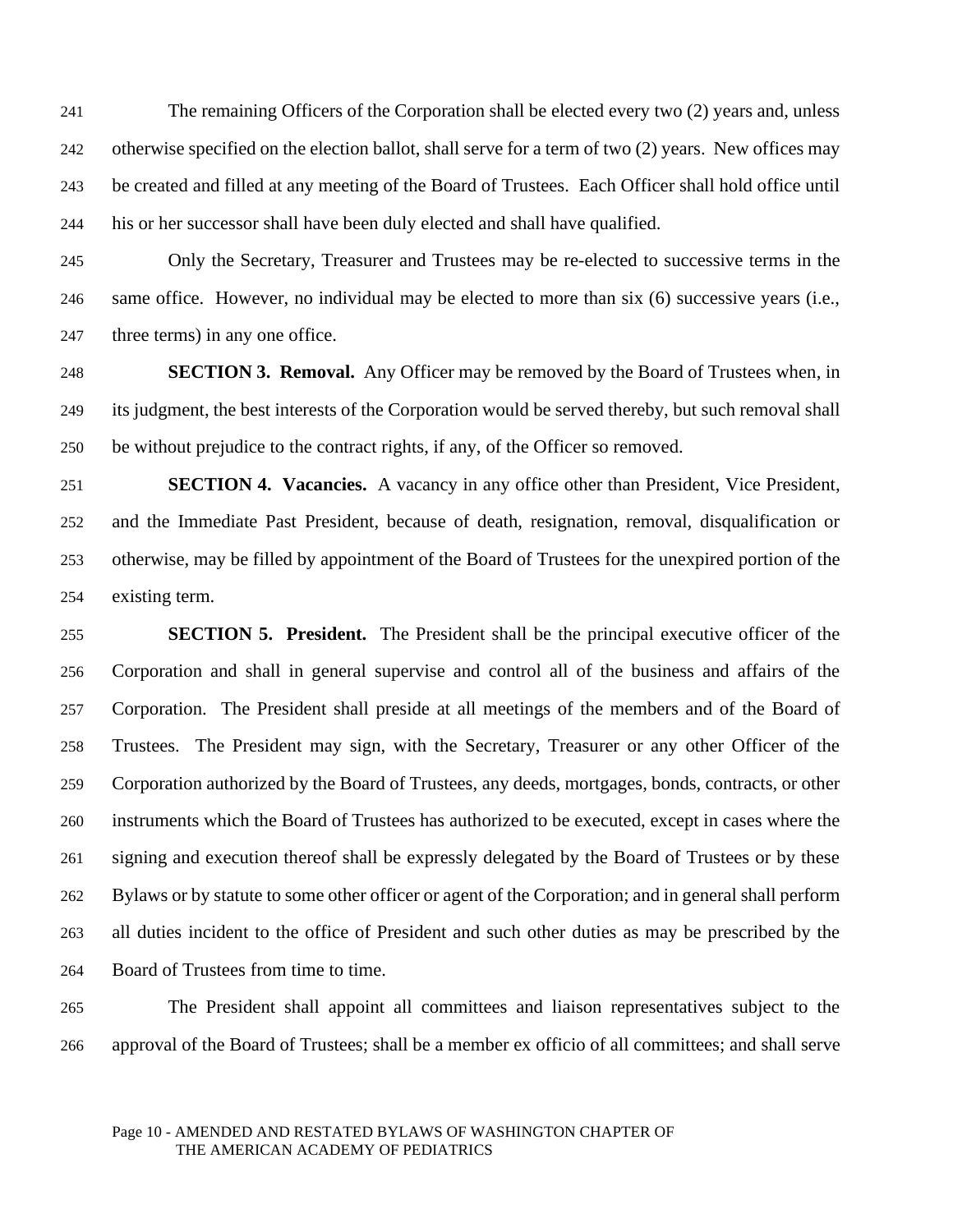a term of two (2) years. The President will submit an annual report when requested by the AAP and make this report available to the Corporation's membership.

 **SECTION 6. Vice President.** In the absence of the President or in the event of the President's inability or refusal to act, the Vice President shall perform the duties of the President, and when so acting, shall have all the powers of and be subject to all the restrictions upon the President. The Vice President shall perform such other duties as from time to time as may be assigned to him or her by the President or by the Board of Trustees. In addition, the Vice President shall assist the President in the duties of that office and preside at all meetings of the Corporation in the absence of the President. The Vice President shall succeed to the Presidency.

 **SECTION 7. Secretary.** The Secretary shall see that the minutes of the meetings of the members and the Board of Trustees are kept in one or more places provided for that purpose. The Secretary or the Board of Trustees may delegate the keeping of the minutes to another Board of Trustees member or staff member. The Secretary shall see that all notices are duly given in accordance with the provisions of these Bylaws or as required by law and be custodian of the corporate records; see that a register of the post office address of each member which shall be furnished to the Secretary by such member is kept; and, in general, perform all duties incident to the office of Secretary and such other duties as from time to time may be assigned by the President or by the Board of Trustees.

 **SECTION 8. Treasurer.** The Treasurer shall ensure that sound fiscal controls are in operation and that a full and accurate account is kept of all money received and paid out. The Treasurer shall make financial reports to the Board of Trustees at each meeting. The Treasurer shall review annually the procedures for signing checks. The Board of Trustees shall designate the amount of a check requiring two signatures. The Treasurer shall have the power to endorse for deposit or collection all notes, checks, drafts and similar documents that are payable to the Corporation in any bank, trust company or other depository selected in accordance with the provisions of **Article VII** of these Bylaws; and in general perform all of the duties incident to the office of Treasurer and such other duties as from time to time may be assigned by the President or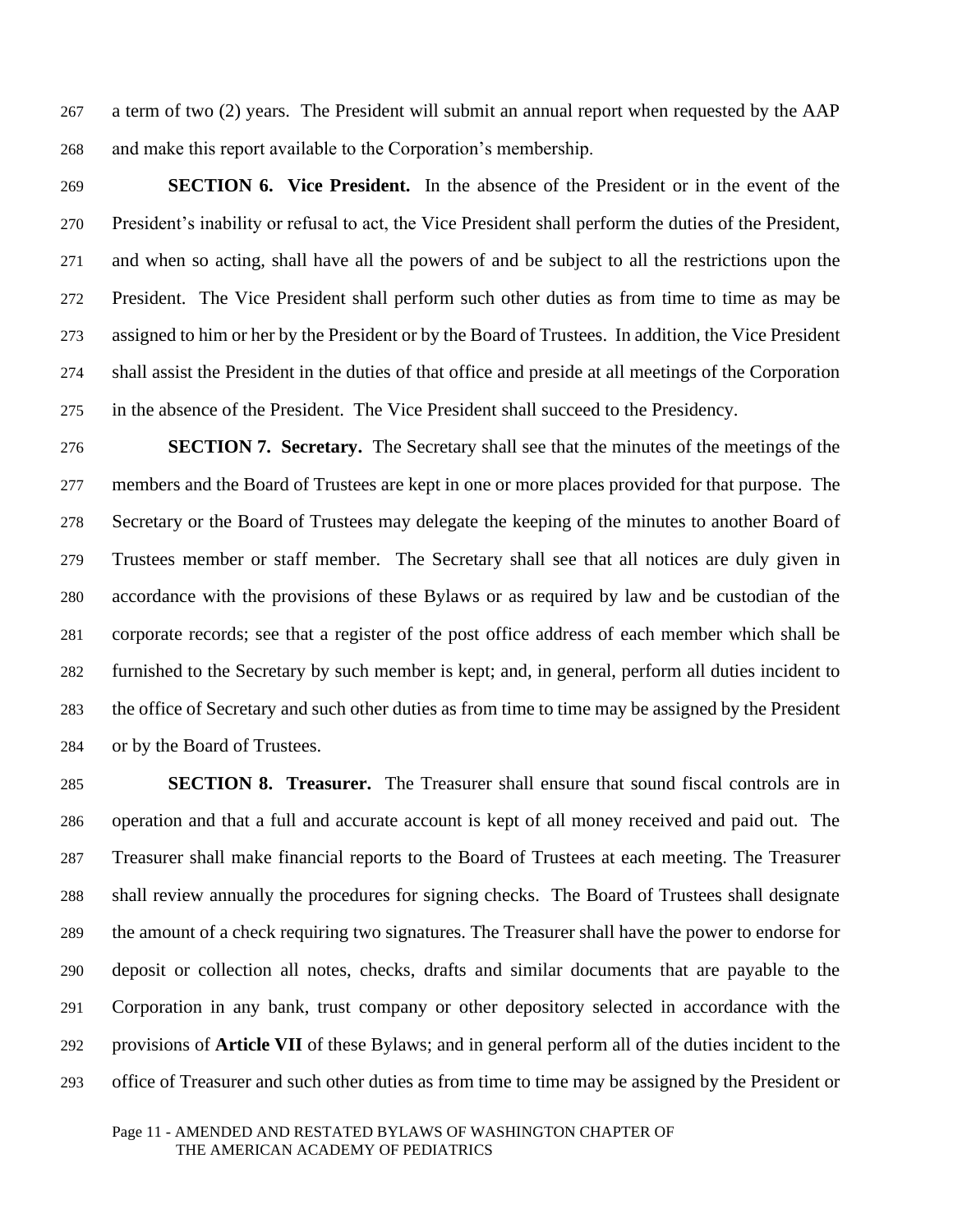by the Board of Trustees.

 **SECTION 9. Executive Director.** An Executive Director shall be appointed at the discretion of and shall serve at the will of the Board of Trustees, and shall have primary responsibility for executing all activities and programs of the Corporation in accordance with the policies established by the Board of Trustees and subject to its supervision and control. The Executive Director shall be an employee of the Corporation and is not required to be a member. The Executive Director shall be an ex-officio member of the Board of Trustees.

- 
- 
- 

# **ARTICLE VI**

# **COMMITTEES**

 **SECTION 1. Executive Committee.** There shall be an Executive Committee of the Board of Trustees, consisting of the President, Vice President, Immediate Past-President, Treasurer, Secretary, Executive Director, and any other Officers as the Board of Trustees may appoint to the Executive Committee. The Executive Committee shall perform such other duties as may be determined by the Board of Trustees.

 **SECTION 2. Nominating Committee.** The Nominating Committee shall consist of three (3) members, one elected each year by the Board of Trustees for a term of three (3) years. The senior member will act as chair. No member may serve more than three (3) successive years. The Nominating Committee will inform membership of vacancies on the Board of Trustees and solicit nominations from them.

 The Nominating Committee each year will prepare a slate of at least one (1) candidate for each office other than President established in Sections 1 and 2 of **Article V**, which will be vacant the following year. Write-in candidates are permitted with the specific approval of the person so named as a write-in candidate.

 The list of candidates will be sent to the voting members on a set schedule each year. Information regarding each candidate will be included with this ballot. Thirty (30) days will be allowed for the voting period. The results will be announced promptly to the general membership.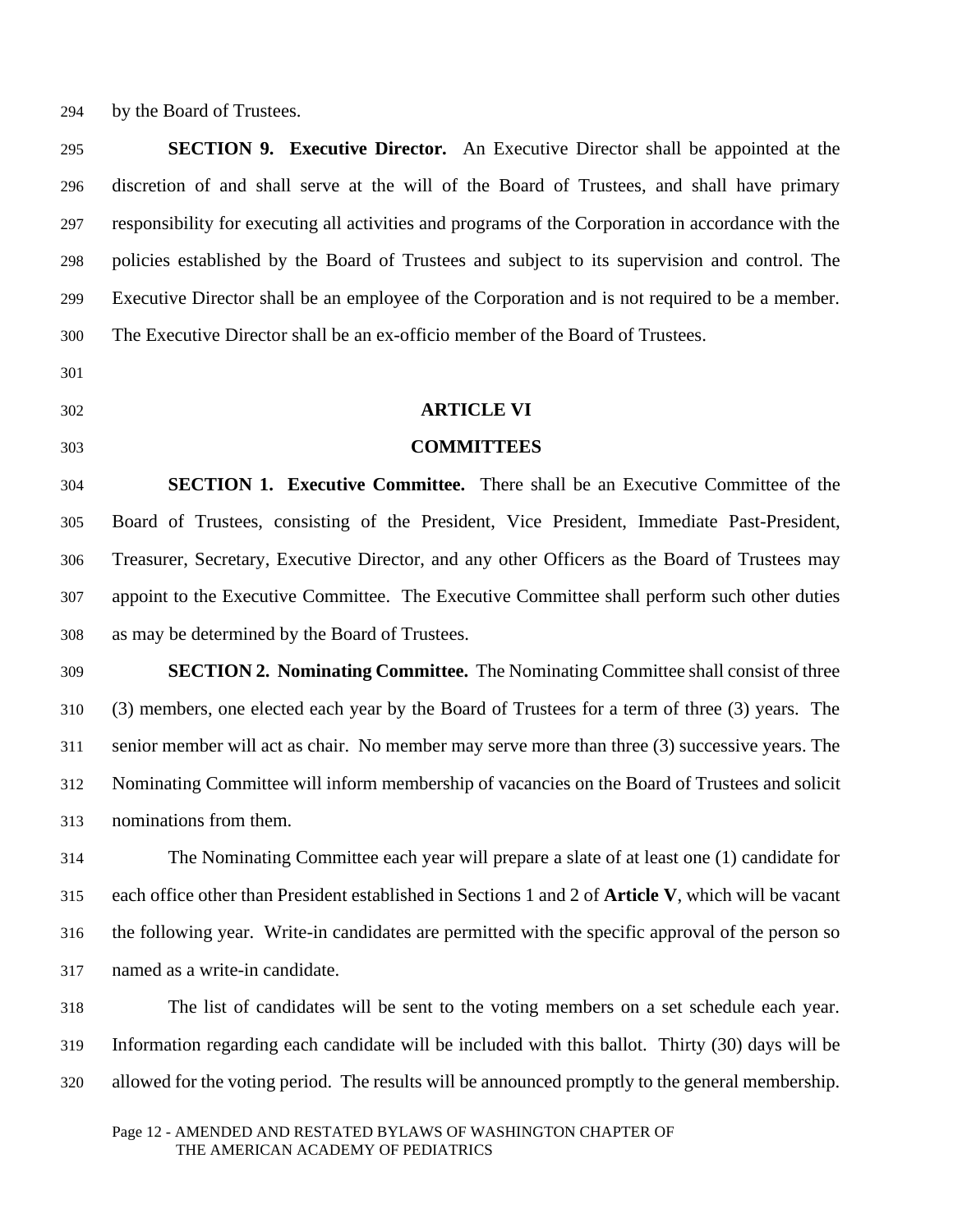**SECTION 3. Other Committees.** Other committees may be established by resolution of the Board of Trustees. The Executive Committee shall designate the Committee Chair with input from the Board of Trustees. Such committees shall have and exercise the authority of the Board of Trustees in the management of the Corporation, subject to such limitations as may be prescribed by the Board of Trustees except that no committee shall have the authority to: (a) amend, alter, or repeal these Bylaws; (b) elect, appoint or remove any member of any committee or Officer of the Corporation; (c) amend the Articles of Incorporation; (d) adopt a plan of merger or consolidation with another corporation; (e) authorize the sale, lease, distribution or exchange of the property or assets of the Corporation without the approval of the Board of Trustees; (f) amend, alter, or repeal any resolution of the Board of Trustees; or (g) dissolve the Corporation or revoke any proceedings of the Corporation.

- 
- 

#### **ARTICLE VII**

# **CONTRACTS, LOANS, CHECKS AND DEPOSITS**

 **SECTION 1. Contracts.** The Board of Trustees may authorize any Officer or Officers, agent or agents of the Corporation, in addition to the Officers so authorized by these Bylaws, to enter into any contract or execute and deliver any instrument in the name of and on behalf of the Corporation, and such authority may be general or confined to specific instances.

 **SECTION 2. Checks, Drafts, Etc.** All checks, drafts or orders for the payment of money, notes or other evidences of indebtedness issued in the name of the Corporation, shall be signed by such Officer or Officers, agent or agents of the Corporation and in such manner as shall from time to time be determined by resolution of the Board of Trustees. In the absence of such determination by the Board of Trustees, such instruments shall be signed by the Treasurer.

 **SECTION 3. Deposits.** All funds of the Corporation shall be deposited from time to time to the credit of the Corporation in such banks, trust companies or other depositories as the Board of Trustees may select.

#### Page 13 - AMENDED AND RESTATED BYLAWS OF WASHINGTON CHAPTER OF THE AMERICAN ACADEMY OF PEDIATRICS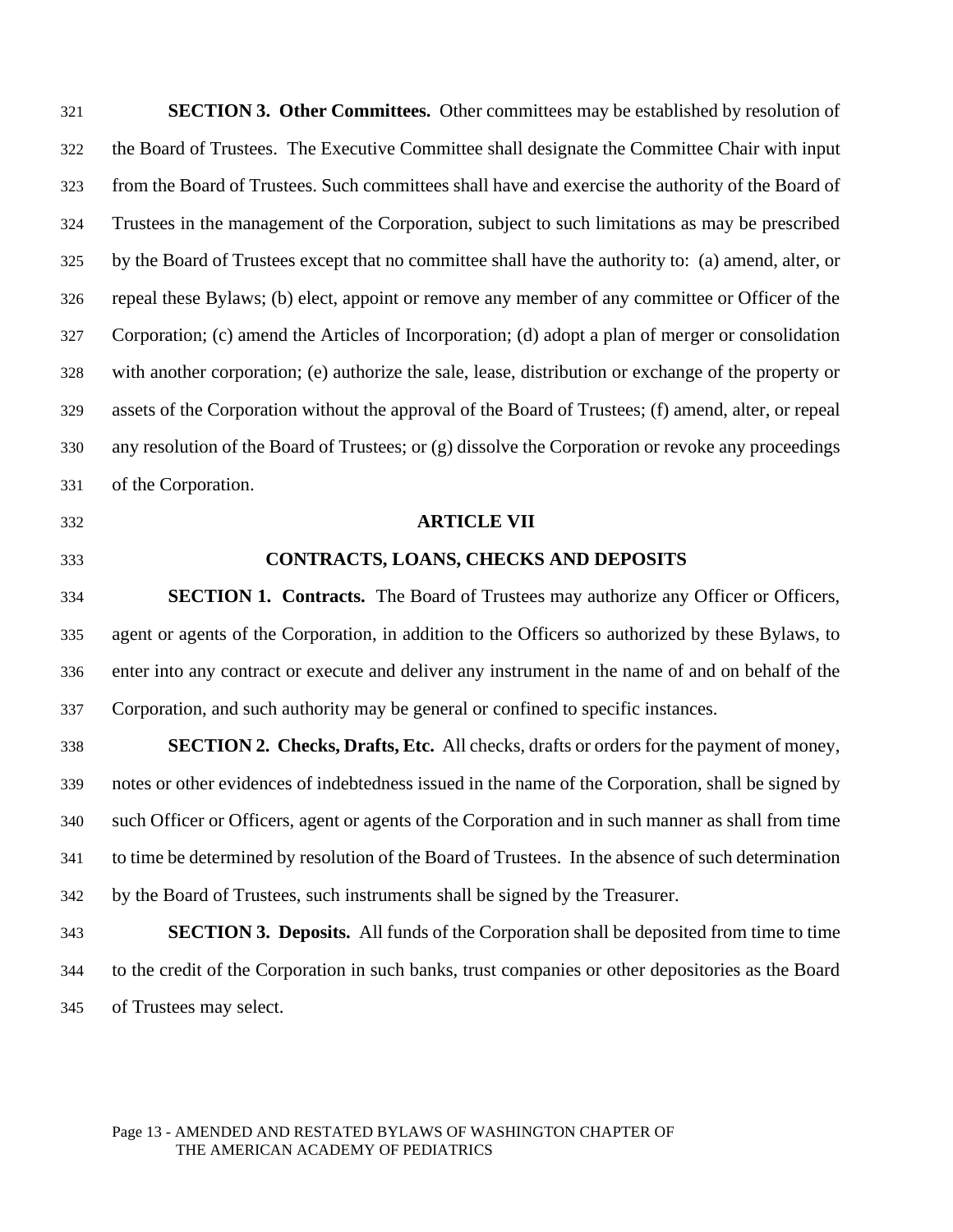| 346 | SECTION 4. Gifts. The Board of Trustees may accept on behalf of the Corporation any                   |
|-----|-------------------------------------------------------------------------------------------------------|
| 347 | contribution, gift, bequest or devise for the general purposes or for any special purpose of the      |
| 348 | Corporation.                                                                                          |
| 349 | <b>ARTICLE VIII</b>                                                                                   |
| 350 | <b>BOOKS AND RECORDS</b>                                                                              |
| 351 | The Corporation shall keep correct and complete books and records of account and shall                |
| 352 | also keep minutes of the proceedings of its members, Board of Trustees and committees having          |
| 353 | any authority of the Board of Trustees, and shall keep at the registered or principal office a record |
| 354 | giving the names and addresses of the members entitled to vote. All books and records of the          |
| 355 | Corporation may be inspected by any member in good standing, or their agent or attorney for any       |
| 356 | proper purpose at any reasonable time.                                                                |
| 357 |                                                                                                       |
| 358 | <b>ARTICLE IX</b>                                                                                     |
| 359 | <b>FISCAL YEAR</b>                                                                                    |
| 360 | The fiscal year of the Corporation shall be the twelve months ending December 31st.                   |
| 361 | <b>ARTICLE X</b>                                                                                      |
| 362 | <b>DUES</b>                                                                                           |
| 363 | <b>SECTION 1.</b> The Board of Trustees shall determine the dues from time to time and the            |
| 364 | amount of initiation fee, if any, payable to the Chapter by members of each class.                    |
| 365 | <b>SECTION 2.</b> All Fellow Members, Active Members, Allied Health Members and Affiliate             |
| 366 | Members as defined in <b>Article II</b> must pay dues. All other categories of memberships are not    |
| 367 | required to pay dues.                                                                                 |
| 368 | <b>SECTION 3.</b> Dues may be waived for just cause by majority vote of the Board of                  |
| 369 | Trustees.                                                                                             |
| 370 | <b>SECTION 4.</b> All members required by these Bylaws to pay dues and/or assessments                 |
| 371 | shall become delinquent after failure to pay such dues or other fees or assessments within six        |
| 372 | months of their initial dues notification. If dues and/or assessments are not paid at least six       |
|     | Page 14 - AMENDED AND RESTATED BYLAWS OF WASHINGTON CHAPTER OF<br>THE AMERICAN ACADEMY OF PEDIATRICS  |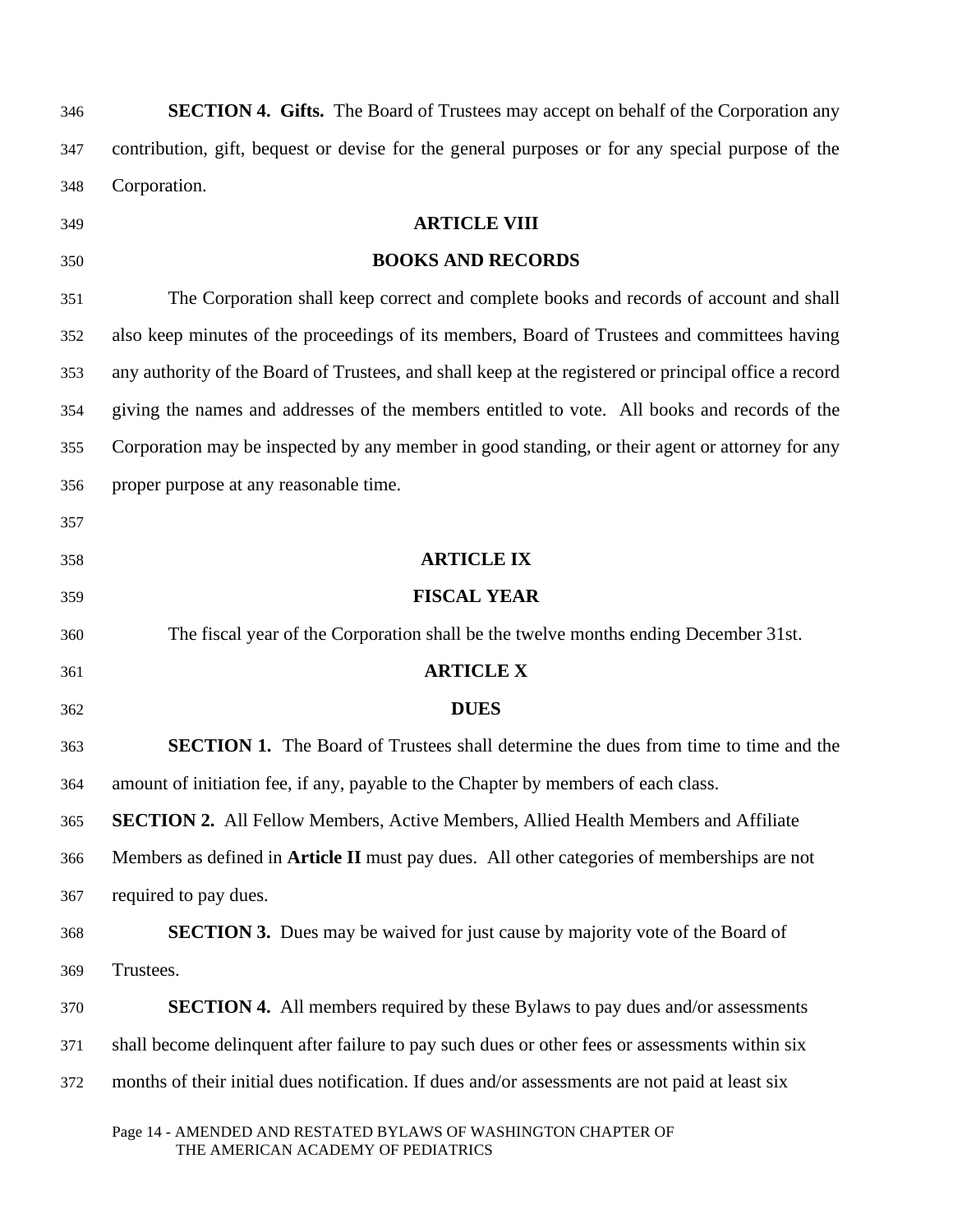| 373        | months prior to the expiration of the fiscal year in which the dues are required to be paid,          |
|------------|-------------------------------------------------------------------------------------------------------|
| 374        | delinquent members shall be deprived of the privileges of membership.                                 |
| 375        | <b>SECTION 5.</b> Assessments may be levied upon recommendation of the Board of                       |
| 376        | Trustees and with the approval of a majority vote of the membership. This vote may be obtained        |
| 377        | by a ballot or by voting at the annual meeting.                                                       |
| 378        | <b>ARTICLE XI</b>                                                                                     |
| 379        | <b>WAIVER OF NOTICE</b>                                                                               |
| 380        | Whenever any notice is required to be given under the provisions of the Washington                    |
| 381        | Nonprofit Corporation Act or under the provisions of the Articles of Incorporation or the Bylaws      |
| 382        | of the Corporation, a waiver thereof in writing signed by the person or persons entitled to such      |
| 383        | notice, whether before or after the time stated therein, shall be deemed equivalent to the giving of  |
| 384        | such notice.                                                                                          |
| 385        | <b>ARTICLE XII</b>                                                                                    |
| 386        | <b>AMENDMENTS TO BYLAWS</b>                                                                           |
| 387        | The Bylaws may be altered, amended or repealed and new Bylaws may be adopted by an                    |
| 388        | affirmative vote of two-thirds $(2/3)$ of the voting members present at any regular meeting or at any |
| 389        | special meeting or by a poll provided to members. Any amendment to Bylaws must previously             |
| 390        | have been submitted to the Board of Trustees for consideration and referral to the membership. A      |
| 391        | copy of the proposed amendment together with a statement by the Board of Trustees shall have          |
| 392        | been provided to all the voting members at least one (1) month before the vote.                       |
| 393        | THESE AMENDED AND RESTATED BYLAWS were adopted in Seattle, Washington,                                |
| 394        | by the membership of this Corporation at its meeting on February 5, 2021                              |
| 395        |                                                                                                       |
| 396        | Kimberlee I. Hauff                                                                                    |
| 397        | Secretary                                                                                             |
| 398<br>399 |                                                                                                       |
| 400        | 3/29/22                                                                                               |
| 401        |                                                                                                       |
| 402        | Date                                                                                                  |
|            | Page 15 - AMENDED AND RESTATED BYLAWS OF WASHINGTON CHAPTER OF                                        |

THE AMERICAN ACADEMY OF PEDIATRICS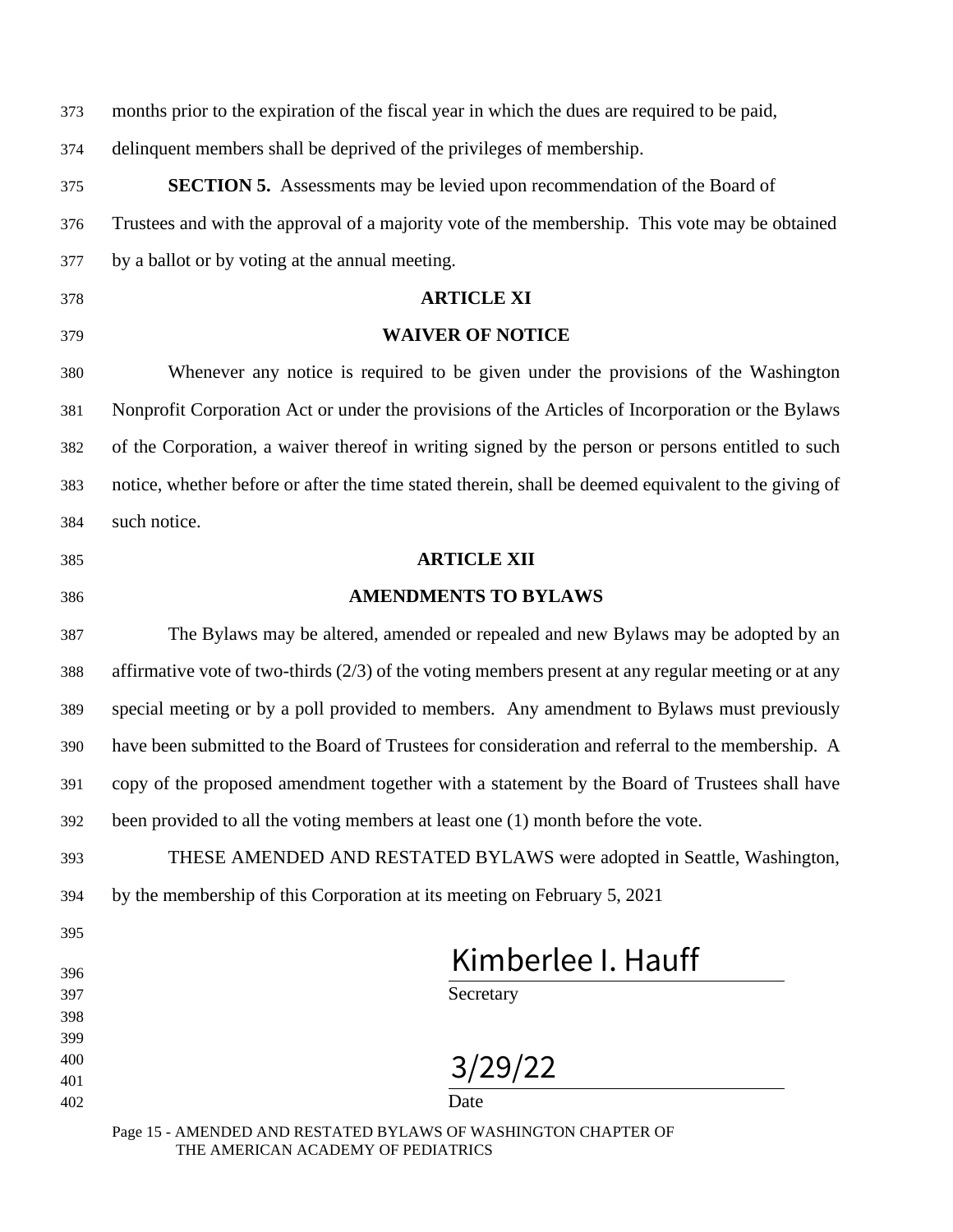Signature: **[Kimberlee I. Hauff](https://na2.documents.adobe.com/verifier?tx=CBJCHBCAABAAd8CFTxveWPbjhfqMk6PaJq8dp7YSbWxI)** 

**Email:** khauff@wcaap.org